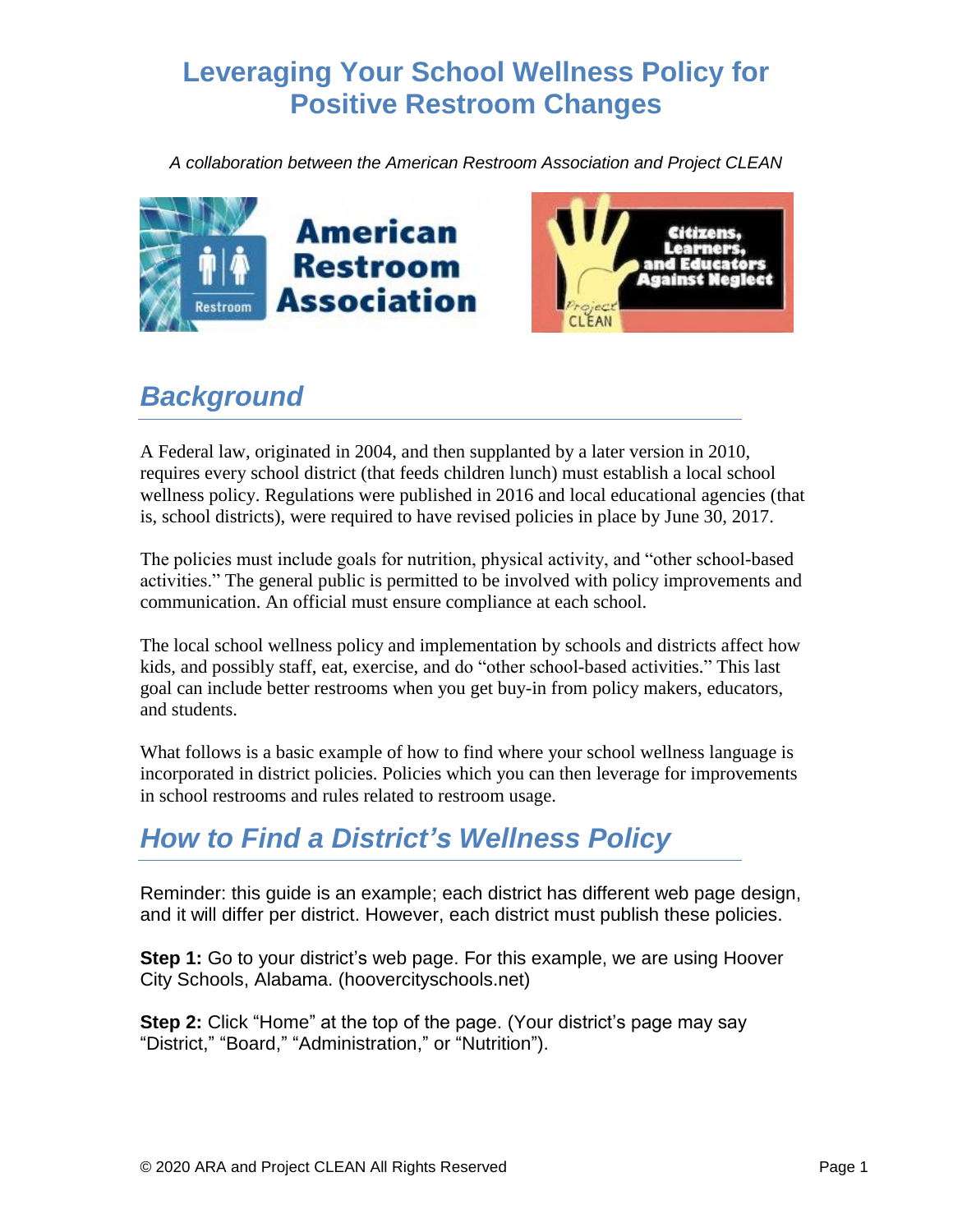

**Step 3:** Scroll down to "Quick Links" and click "HCS Policy Manual."

| Home                                                   | Schools                  | Departments | New to HCS?    | About                                                     |                                                          | Q |
|--------------------------------------------------------|--------------------------|-------------|----------------|-----------------------------------------------------------|----------------------------------------------------------|---|
| <b>QUICK LINKS</b><br>> ACIP Plans<br>> iNow/Chalkable | <b>HCS Policy Manual</b> |             | > MySchoolFees | > Student Code of Conduct<br>> Frequently-Asked Questions | > Hoover Police Tip Line<br>> HCS Payroll Employee Login |   |

**Step 4**: The Hoover City School District Policy Manual is a .pdf document, go to your "Find" command and type in "wellness." (Your policy manual may be in a webpage format and may have its own search capability.) For this example, there will be 9 matches, including the main reference "School Wellness" at 7.9.



**Step 5:** Find "7.9.5" and go to the first reference in "Contents." Then scroll down in the body of the Manual to 7.9.5 in the text.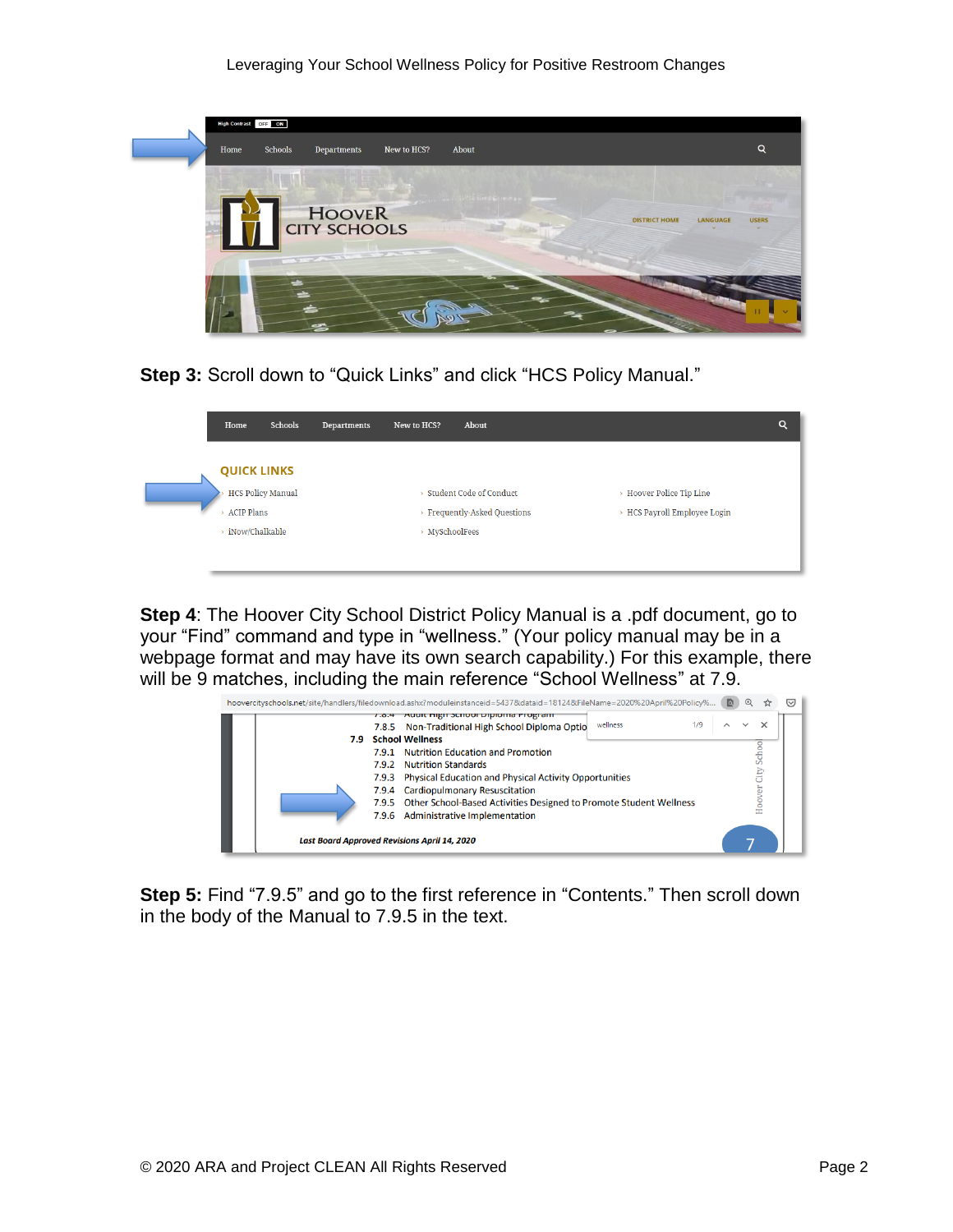

**Step 6:** Evaluate the language in light of regulations referenced in "background" above. The Hoover City policy states that other programs can be created (and therefore funded) that convey "consistent wellness messages."

We encourage the addition of the following sentence: "Schools shall provide, safe, clean, and hygienic student restrooms, to foster personal responsibility" into these policies.



Your research may also uncover supporting policies, as seen in this example, like item 7.9.6. These statements can also be used to improve the participation of all stakeholders in wellness and by extension restroom programs.

By necessity, programs that address exercise and eating should also include "elimination." Those programs should require restrooms that are clean, accessible, and safe. They should also require that restrooms be well-stocked with appropriate consumables: soap, paper towels, and other hygiene products. The advent of COVID-19 puts these concerns at the forefront of student wellness.

**Step 7:** Use the published staff directory to identify the name of the district wellness official and to inquire about how restrooms are being included in the wellness and school improvement activities of your district.

**Step 8:** Tell us how you've done! Email [getinfo@americanrestroom.net.](mailto:getinfo@americanrestroom.net) We're compiling a list of success stories and best practices relative to school wellness grassroots efforts. Let us highlight your success.